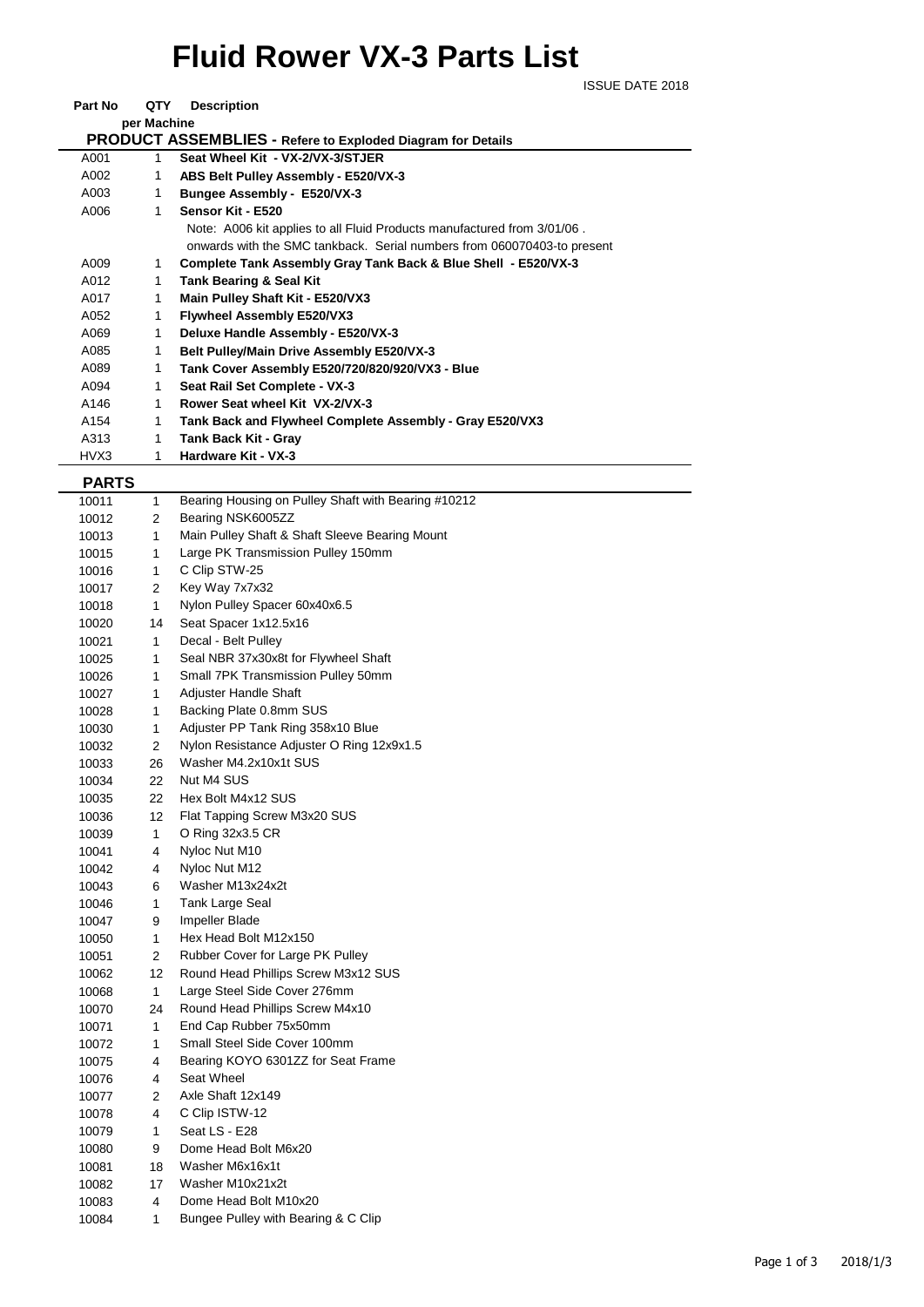| Part No        | QTY            | <b>Description</b>                                                                   |
|----------------|----------------|--------------------------------------------------------------------------------------|
|                | per Machine    |                                                                                      |
| 10085          | 1              | Bearing NBN-6201ZZ                                                                   |
| 10087          | 1              | Spacer 16x12x12.5                                                                    |
| 10097          | 2              | Nut Dome Head M10 Same as 60122                                                      |
| 10098          | 2              | Nut M6                                                                               |
| 10101          | 2              | Rubber Bumper TT500                                                                  |
| 10109          | 1              | PK Belt 7 Rib 926mm Hutchinson                                                       |
| 10111          | 1              | <b>Belt Guard Aluminum</b>                                                           |
| 10114          | 4              | Computer Mount Plastic Bushing 20x16x13x10 Same as 60140                             |
| 10115          | 1              | Hex Head Bolt M10x80                                                                 |
| 10116          | 1              | Dome Head Bolt M10x60                                                                |
| 10117          | 1              | Computer Wiring 1200mm                                                               |
| 10131          | 1              | Water Treatment Tablet - 4 Tabs                                                      |
| 10137          | 1              | Belt Pulley Spacer 38.1x25.7x2t Same as 73002 & 60115                                |
| 10139          | 2              | Spring Washer M10                                                                    |
| 10140          | 5              | Rear Leg Bolt M10x47.5mm                                                             |
| 10145          | 1              | Bearing Spacer 30x25.1x20.5mm                                                        |
| 10146          | 1              | Ball Bearing NSK6006ZZ                                                               |
| 10157          | 1              | Speed Sensor 300mm                                                                   |
| 10162          | 4              | Grub Screw M8x10                                                                     |
| 10173          | 4              | Counter Sunk Bolt M6x15                                                              |
| 10174          | 4              | Nyloc Nut M6                                                                         |
| 10176          | 2              | Foot Strap - Black & Buckle                                                          |
| 10184          | 1              | Adjuster Handle & PU Cover P/N #10193                                                |
| 10186          | $\mathbf{1}$   | C Clip RTW - 48                                                                      |
| 10207          | 1              | Wing Plug Yellow with Flat O-ring #13039 - Mickey Mouse                              |
| 10212          | $\mathbf{1}$   | Bearing FAG6005ZZ                                                                    |
| 11066          | 2              | End Cap 100x100mm                                                                    |
| 11404          | 2              | Bar Catch - E520/VX3                                                                 |
| 11409          | 2              | Handle Grip - Deluxe                                                                 |
| 11411          | 1              | Handle Rubber Cover - Belt Deluxe                                                    |
| 11412          | 1              | Handle with Belt 2000mm And Grips #11409 - E520 / VX3                                |
| 12300          | 1              | Tank Back - Gray<br>Main Frame with Caution Decal - VX-3 New                         |
| 12502          | 1              | Belt Pulley & 2 x INA One Way Bearings #10019                                        |
| 13014          | 1<br>1         | Flat O Ring 33XØ4                                                                    |
| 13039          | $\mathbf{1}$   | Tank Outer Cover Ring - Blue                                                         |
| 13044<br>13045 | 1              | PC Tank Cover & Level Decal 20R #10059 & Triangle plate #13046 & Bolts #65992 - Blue |
| 13117          | 1              | Heart Rate Wiring 1050mm - Upper                                                     |
| 13173          | 1              | Counter Sunk Bolt M5x25                                                              |
| 13174          | 3              | Nyloc Nut M5                                                                         |
| 13903          | 1              | IPM with USB without HR Built-in                                                     |
| 13907          | 2              | Hex Head Bolt M8x75                                                                  |
| 13908          | 1              | Dome Head Bolt M12x65                                                                |
| 13933          | 1              | <b>IPM Button Face</b>                                                               |
| 14112          | 1              | Metal Computer Stalk (curve shape) - VX3                                             |
| 20150          | 1              | Dome Head Bolt M10x15                                                                |
| 50933          | 1              | LCD for IPM                                                                          |
| 60709          | 2              | Nyloc Nut M8                                                                         |
| 61063          | $\overline{c}$ | Footplate Slider with Velcro #65997                                                  |
| 61064          | 2              | Footplate Slider Base 120x111x22.8                                                   |
| 61067          | 10             | Dome Head Bolt M5x15                                                                 |
| 62820          | 1              | Oval Decal - FDF                                                                     |
| 65992          | 4              | Flat Tapping Screw M3x12 - SUS                                                       |
| 65997          | 2              | Velcro for Sliding Footplate                                                         |
| 70303          | 1              | Flywheel - E316/VX2/E520/VX3                                                         |
| 70321          | 1              | Tank Plug Black with O-ring #10039 (Decal - Do Not Remove)                           |
| 71024          | 2              | Hex Head Bolt M12x35                                                                 |
| 72313          | 1              | Impeller Shaft - E520/VX3                                                            |
| 73082          | 2              | Washer 10.2x30x3t SUS Same as 10138                                                  |
| 73210          | 2              | <b>Transport Wheel</b>                                                               |
| 74038          | $\mathbf 5$    | Rubber Bumper for Rear Leg                                                           |
| 75016          | 2              | O-Ring 37.7x3.5 for Handle                                                           |
| 82040          | 1              | Seat Frame VX2/VX3                                                                   |
| 82077          | 2              | Rubber Feet for Rear Leg - VX2 / VX3                                                 |
| 82089          | 4              | Dome Head Bolt M10x80                                                                |